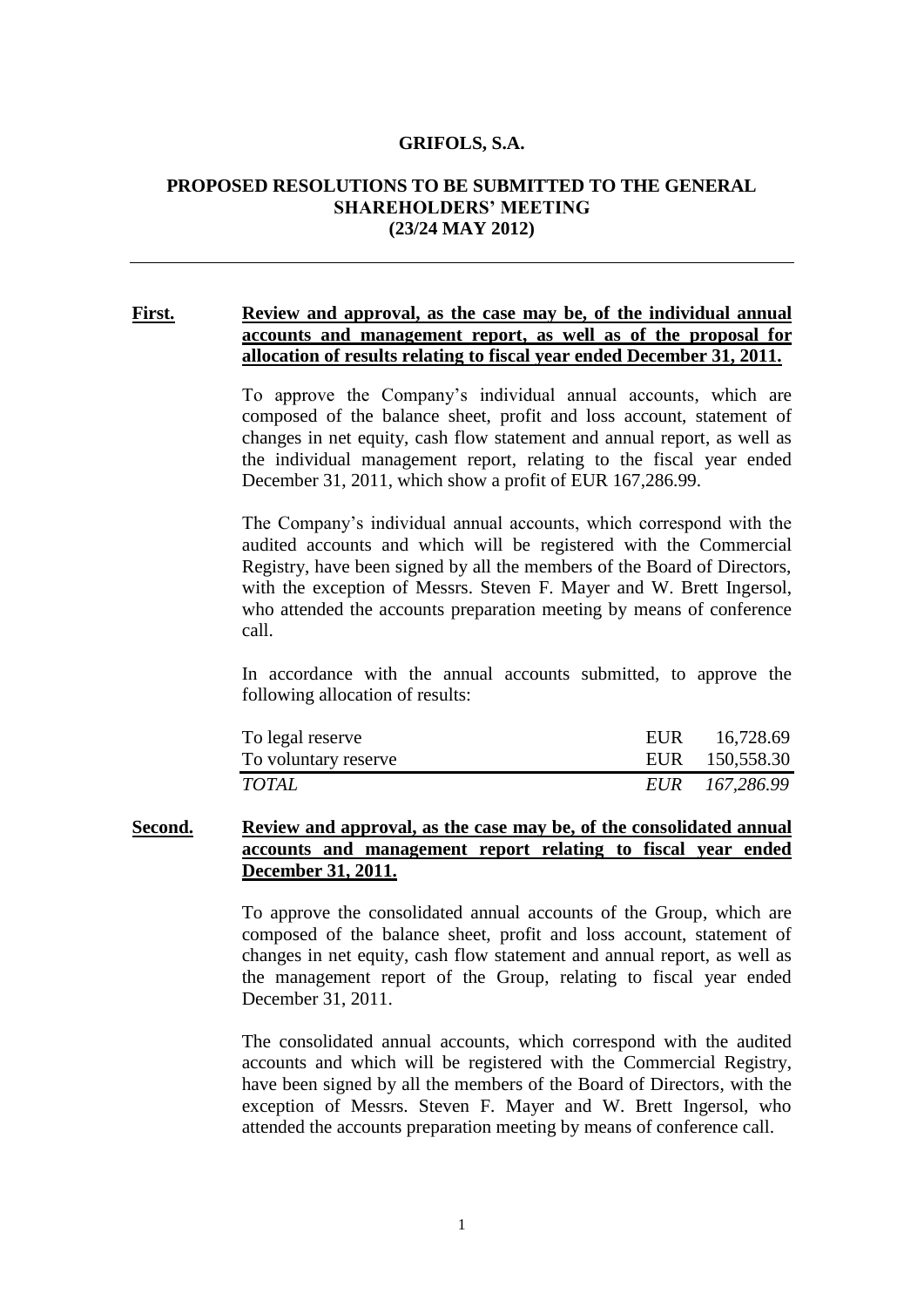# **Third. Review and approval, as the case may be, of the performance of the Board of Directors throughout the fiscal year ended December 31, 2011.**

To approve the management of the Board of Directors, at both Company and Group level, throughout the fiscal year ended December 31, 2011.

## **Fourth. Re-election of auditors of the individual annual accounts.**

To re-elect as auditors of the Company's individual accounts, the company KPMG Auditores, S.L., registered in the Official Registry of Auditors (*Registro Oficial de Auditores de Cuentas del Instituto de Contabilidad y Auditoría de Cuentas*) under number S0702, with registered office in Madrid, Paseo de la Castellana, nº 95, registered in the Commercial Registry of Madrid, under Volume 11,961, Sheet M-188,007 and provided with Tax Identification Card number B-78510153, for the term of one year starting January 1, 2012. Such appointment will therefore comprise the audit of the annual accounts for the fiscal year ended December 31, 2012.

#### **Fifth. Re-election of auditors of the consolidated annual accounts.**

To re-elect as auditors of the Company's consolidated annual accounts, the company KPMG Auditores, S.L., registered in the Official Registry of Auditors (*Registro Oficial de Auditores de Cuentas del Instituto de Contabilidad y Auditoría de Cuentas*) under number S0702, with registered office in Madrid, Paseo de la Castellana, nº 95, registered in the Commercial Registry of Madrid, under Volume 11,961, Sheet M-188,007 and provided with Tax Identification Card number B-78510153, for the term of one year starting January 1, 2012. Such appointment will therefore comprise the audit of the annual accounts for the fiscal year ended December 31, 2012.

## **Sixth. Re-election of Board Members:**

## 6.1.- Re-election of Mr. Víctor Grifols Roura

To re-elect Mr. Víctor Grifols Roura, whose data are recorded in the Commercial Registry, as director of the Company for a term of five (5) years.

It is herein stated that, according to the Appointments and Remuneration Committee, Mr. Grifols Roura will continue to serve as an "executive director".

6.2.- Re-election of Mr. Juan Ignacio Twose Roura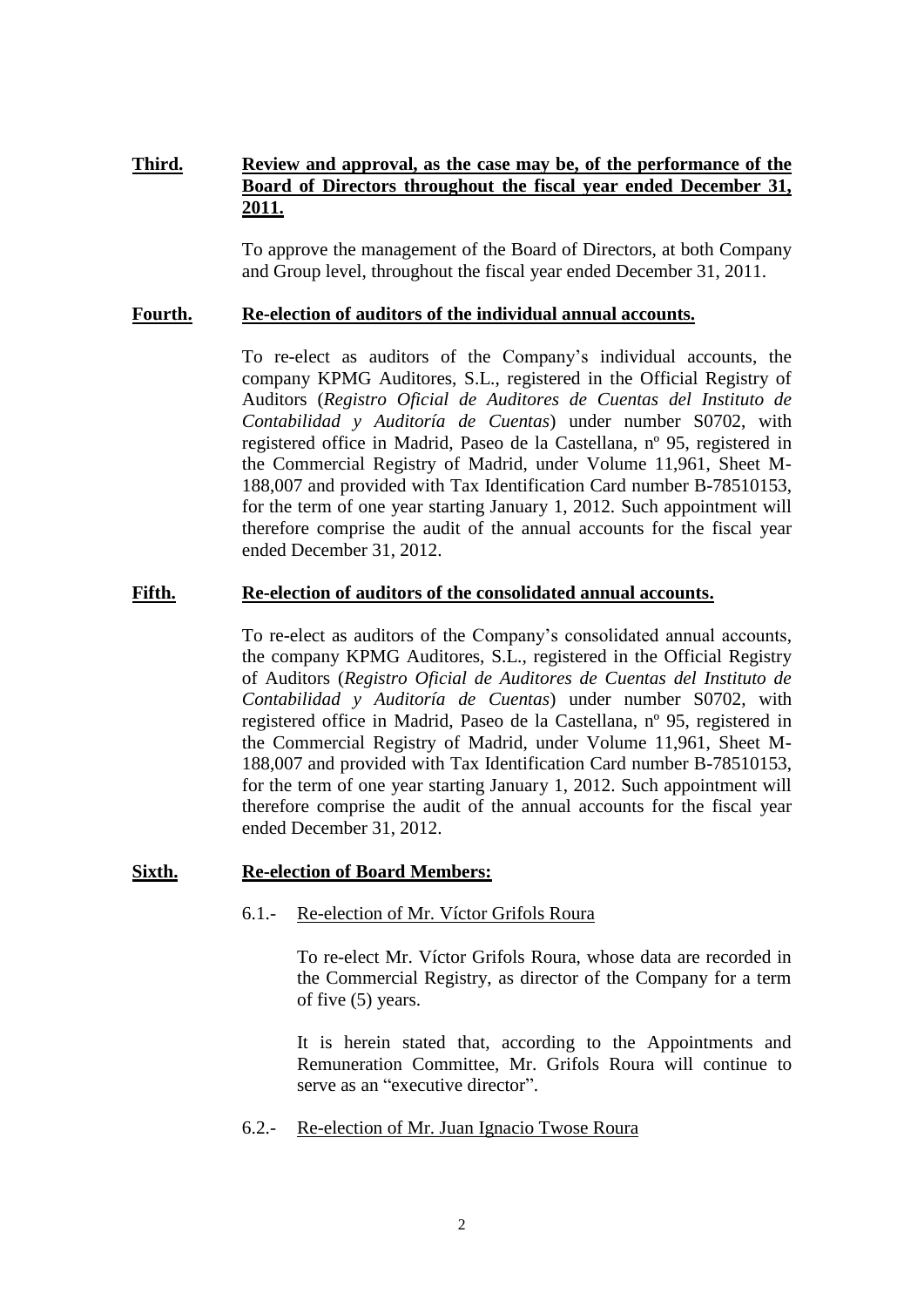To re-elect Mr. Juan Ignacio Twose Roura, whose data are recorded in the Commercial Registry, as director of the Company for a term of five (5) years.

It is herein stated that, according to the Appointments and Remuneration Committee, Mr. Twose Roura will continue to serve as an "executive director".

#### 6.3.- Re-election of Mr. Ramón Riera Roca

To re-elect Mr. Ramón Riera Roca, whose data are recorded in the Commercial Registry, as director of the Company for a term of five (5) years.

It is herein stated that, according to the Appointments and Remuneration Committee, Mr. Riera Roca will continue to serve as an "executive director".

## 6.4.- Re-election of Thorthol Holdings BV

To re-elect Thorthol Holdings BV, whose data are recorded in the Commercial Registry, as director of the Company for a term of five (5) years.

It is herein stated that, according to the Appointments and Remuneration Committee, Thorthol Holdings BV will continue to serve as an "external proprietary director" (*consejero dominical*).

## **Seventh. Approval of the Board Members' remuneration.**

To approve the payment of a total gross annual remuneration of EUR 100,000 for the fiscal year 2012, for each of the members of the Board of Directors acting as an external director, with the exception of those external directors that are rendering paid professional services to the Company or the Group during said fiscal year.

## **Eighth. Consultative vote on the Annual Remuneration Report.**

Pursuant to the provisions of article 61.ter of the Spanish Securities Market Act (*Ley del Mercado de Valores*), to submit the Annual Remuneration Report to a consultative vote of the General Shareholders' Meeting.

## **Ninth. Granting of authorities in order to formalize and execute the resolutions passed at the General Shareholders' Meeting.**

To empower all the members of the Board of Directors, as well as the Secretary and Vice Secretary non-members, so that any of them, indistinctively, may formalize in a public deed the resolutions passed at